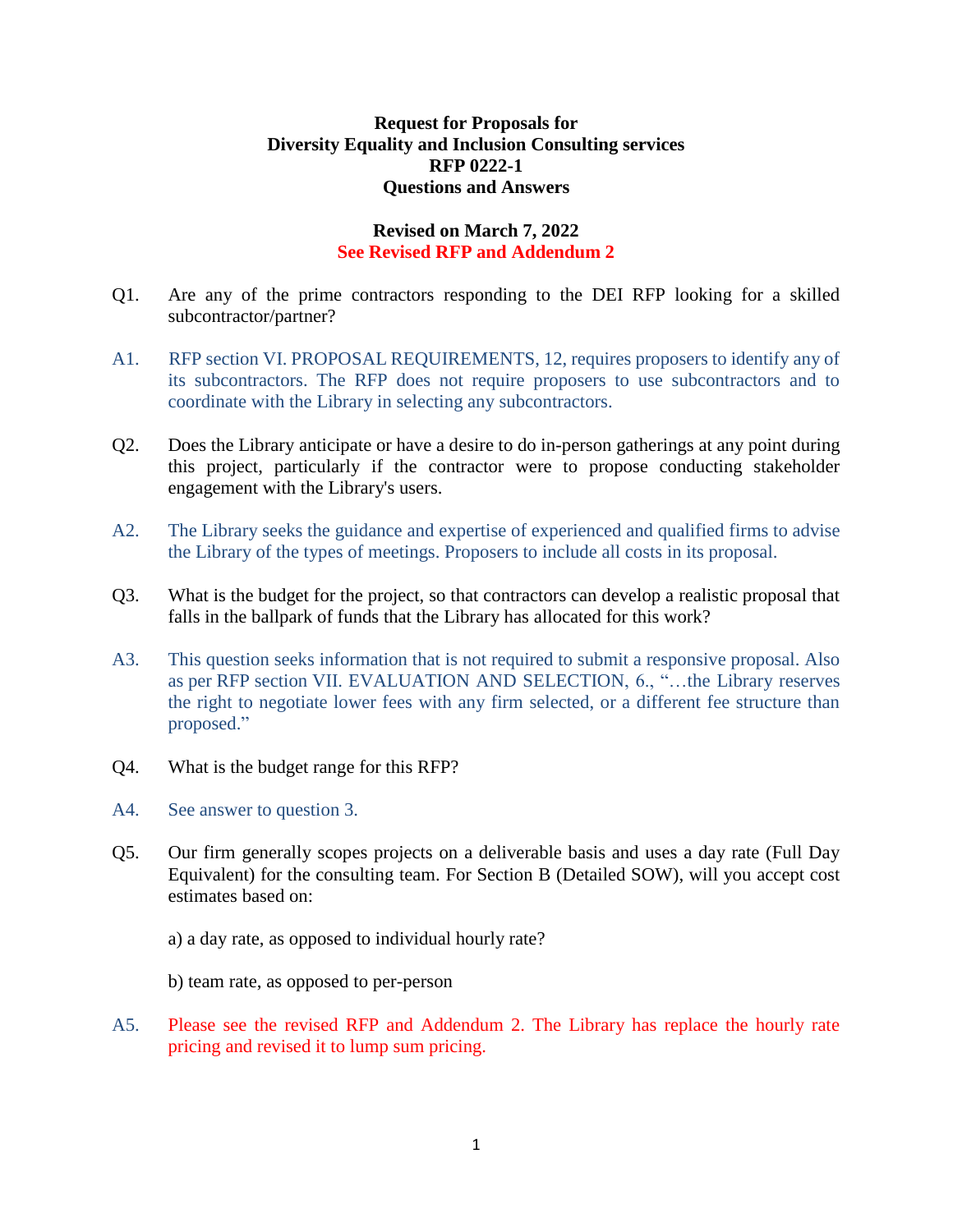- Q6. Is there a not-to-exceed price or general range for the budget?
- A6. See answer to question 3.
- Q7. Must the timeline and all associated deliverables be completed within the 6 month project period or should the timeline and deliverables span the entire 12 month contract period? If the latter, are there specific deliverables that you'd like to see in the first 6 months vs. the second 6 months?
- A7. The Library seeks the expertise of an experienced and qualified firm to submit a proposal that details its plan and what it believes is achievable within six months and what would require a longer timeframe.
- Q8. Does the Queens Borough Public Library currently collect any data related to DEI activities? If so, what type of data collection mechanism is used and is this implemented system-wide or location-specific?
- A8. The Library collects limited DEI data (i.e., EEO data for HR purposes). There are also a few grant-funded programs that seek DEI data of participants (i.e., adult education). This is not system-wide, but limited to a specific program/project, where participants have the option of voluntarily self-reporting DEI data.
- Q9. Does this contract cover an evaluation of all 66 locations?
- A9. As stated in RFP section IV. BACKGROUND:

The Library is an independent not-for-profit corporation. It is one of the largest and most innovative libraries in the world and one of the three New York City library systems. The Library consists of a Central Library and other facilities located throughout the County of Queens in the State of New York. For a complete listing of current facilities, please visit the Library's webpage:<https://www.queenslibrary.org/about-us/locations/?view=all>

The RFP has not excluded any locations.

- Q10. Is there a liaison the consultant will be working with from the President's Council on Racial Equity (PCRE)?
- A10. The Library will designate a staff member to be the contract manager to coordinate with the Successful Proposer.
- Q11. The document states that the scope will focus on (1) Recruitment, Hiring, Promotion of Black employees. Will the consultant have access to human resources records, including but not limited to, hiring, promotion, disciplinary and salary data?
- A11. The RFP scope of work is not limited to black employees.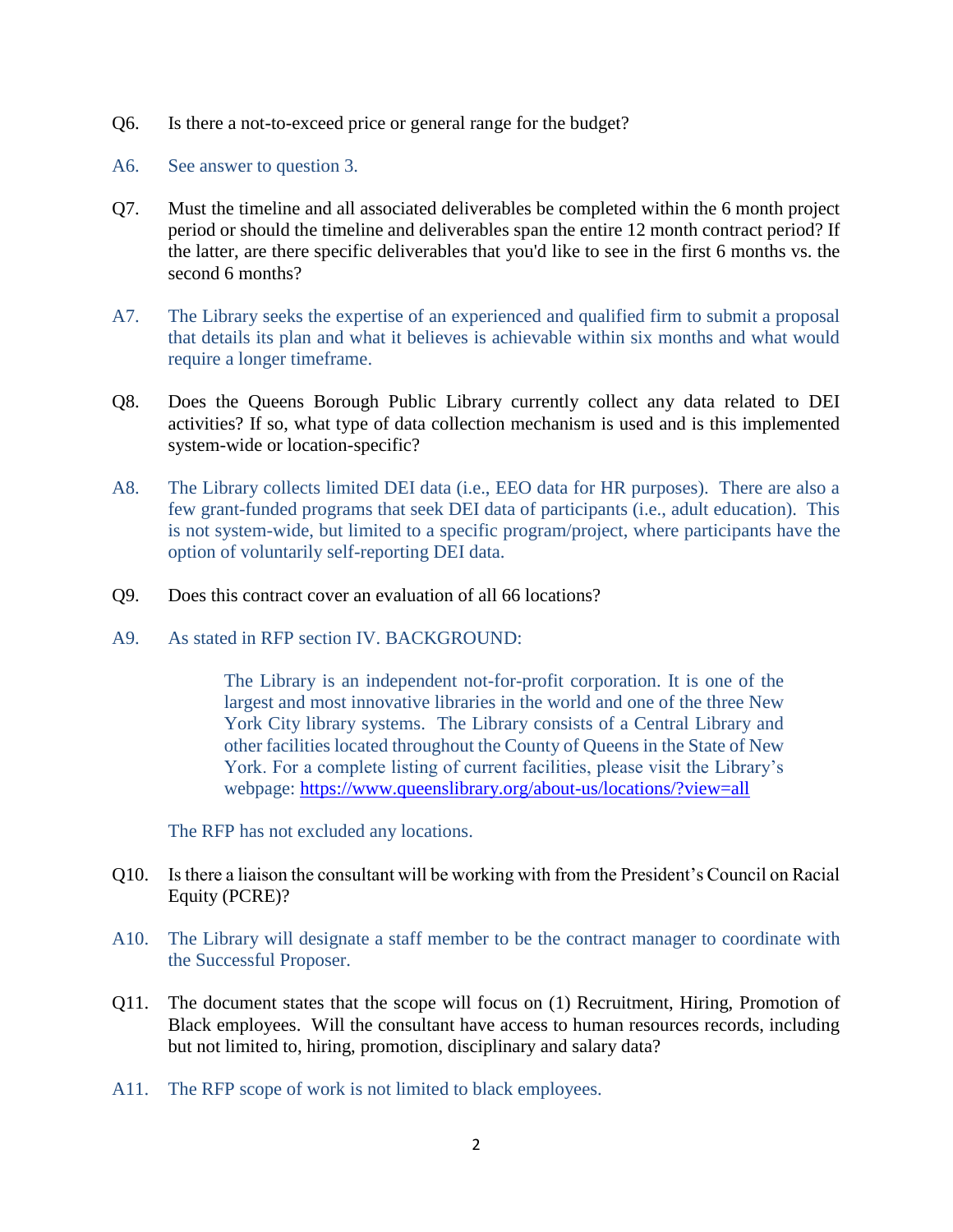- Q12. Learning and Growth Is the scope limited to the mentorship of Black employees?
- A12. The RFP scope of work is not limited to black employees.
- Q13. Does the library have an existing mentoring program?
- A13. No.
- Q14. Can you please clarify the issue with collections?
- A14. "Collections" is the Library's collection of books, reference materials, e-resources, periodicals, government documents, video and audiocassettes, records, compact discs, DVDs, and photographs, maps and other Library materials. The Library is seeking professional services from a DEI consultant in all areas listed in the RFP including Collections.
- Q15. Will the consultant have access to employees to conduct focus groups during work hours?
- A15. A proposer may wish to propose such focus groups. As per RFP Sections V. SCOPE OF WORK, proposers are to provide its Detailed Scope of Work and Costs as per RFP section, VII.PROPOSAL REQUIREMENTS, B.
- Q16. Do all of the employees have internet access if the consultant wants to send employees a DEI survey?
- A16. The Library has the ability to communicate with its employees. As per RFP Sections V. SCOPE OF WORK, proposers are to provide its Detailed Scope of Work and Costs as per RFP section, VII.PROPOSAL REQUIREMENTS, B.
- Q17. Does the library have any past customer service satisfaction surveys (internal and external) that the consultant will be able access?
- A17. Proposers may want to review the "QPL" overview and the Strategic Plan posted on the Library's webpage.
- Q18. Will the consultant be able to interview/survey external customers of the library system?
- A18. A proposer may wish to proposers such surveys. As per RFP Sections V. SCOPE OF WORK, proposers are to provide its Detailed Scope of Work and Costs as per RFP section, VII.PROPOSAL REQUIREMENTS, B.
- Q19. Are all of the job descriptions up to date?
- A19. The Library continues to review and update its job descriptions on a regular and as needed basis.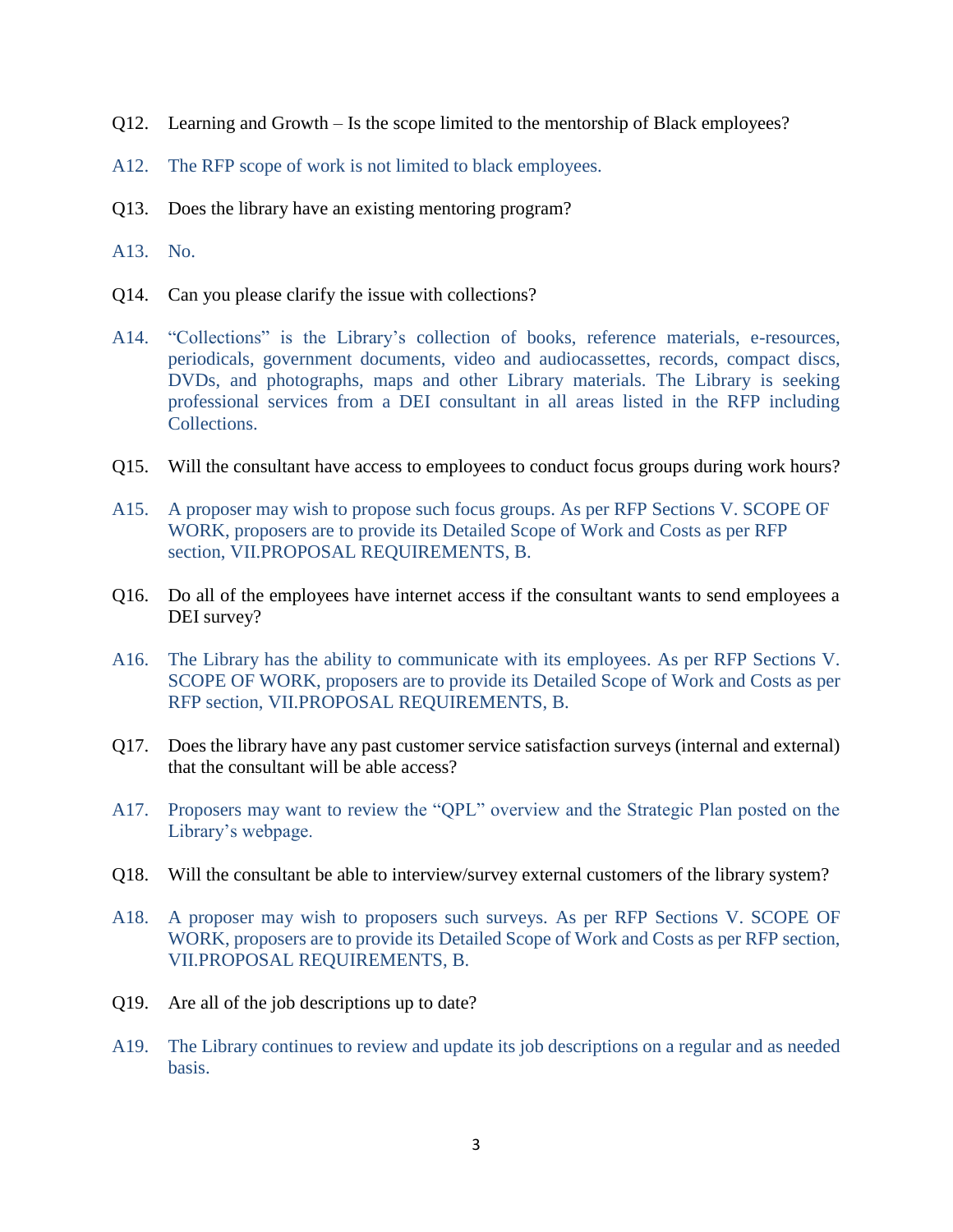- Q20. Does the library have an existing professional development program for library staff?
- A20. The Library supports the professional development of its employees through conferences, trainings, educational support and other methods.
- Q21. My firm is a certified NYC and NYS MBE. Are there any goals associated with the RFP?
- A21. The Library has not established MWBE goals for this RFP.
- Q22. Is there a not-to-exceed price or general range for the budget?
- A22. See answer 3.
- Q23. Must the timeline and all associated deliverables be completed within the 6 month project period or should the timeline and deliverables span the entire 12 month contract period? If the latter, are there specific deliverables that you'd like to see in the first 6 months vs. the second 6 months?
- A23. See answer 7.
- Q24. Does the Queens Borough Public Library currently collect any data related to DEI activities? If so, what type of data collection mechanism is used and is this implemented system-wide or location-specific?
- A24. See answer 8.
- Q25. Are you entertaining proposals from out of state consulting firms?
- A25. The RFP has not placed restrictions on firms submitting proposals.
- Q26. What is the total number of employees for the Queens Public Library?
- A26. The Library has 958 full-time employees and 375 part-time employees. The total number of employees is 1333.
- Q27. What was the impetus for this RFP? Was there an event(s) or is this proactive as part of a broader DEI plan?
- A27. This question seeks information that is not required to submit a responsive proposal.
- Q28. Are you interested in the proposal containing next steps beyond the scope of work and deliverables that a firm could deliver?
- A28. Proposers are to conform to the requirements of the RFP and submit a responsive proposal that responds to the Scope of Work and other aspects of the RFP.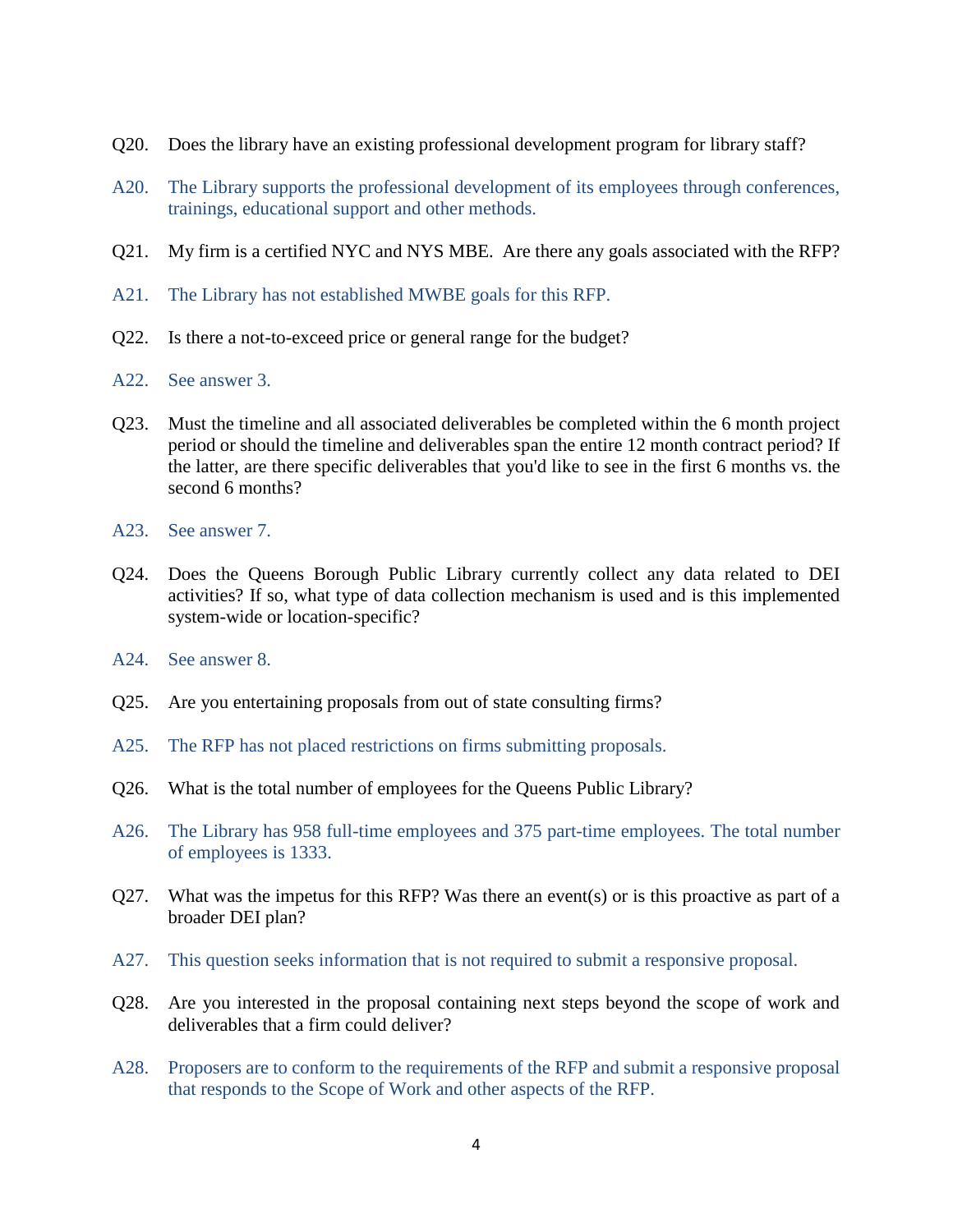- Q29. What DEI activities has the Queens Public Library engaged in so far?
- A29. As provided in RFP section IV BACKGROUND, the Library has established the President's Council on Racial Equity.
- Q30. Does the Queens Public Library have definitions for diversity, equity and/or inclusion?
- A30. This RFP has been issued to obtain such expertise.
- Q31. What is the ultimate goal relative to DEI? (beyond this RFP)?
- A31. Proposer should review RFP section V SCOPE OF WORK, which in part states:

The Library seeks to identify a Successful Proposer with expertise and qualifications in the field of Diversity, Equity, and Inclusion ("DEI") to work with the PCRE to:

- 1. Provide guidance and recommendations to the PCRE and its five focus areas of: (1) Recruitment, Hiring and Promotion; (2) Learning and Growth Opportunities (Mentorship); (3) Programs and Services; (4) Collections; and (5) Marketing and Outreach.
- Q32. What is the budget for this RFP?
- A32. See answer to question 3.
- Q33. Has the Library issued an RFP requesting these services before now?
- A33. No.
- Q34. Do you have any existing partners who offer these types of services that would be awarded additional points for experience with the Library?
- A34. No, all proposals will be reviewed and scored according to the criteria outlined in the RFP document.
- Q35. Do you have an alternative document or preferred proof of financial stability you could/would accept? Smaller firms do not usually require/have audited financials.
- A35. Provide copies of your two (2) most recent audited financial statements. If audited financial statements are not available, please explain why and identify how the Library can assess the financial condition of your firm. W2s, bank statements or other official documents that can support your firm's financial stability, with an explanation of how these are relevant.
- Q36. Do you have a preference to work with a larger or smaller firm?
- A36. No preference.